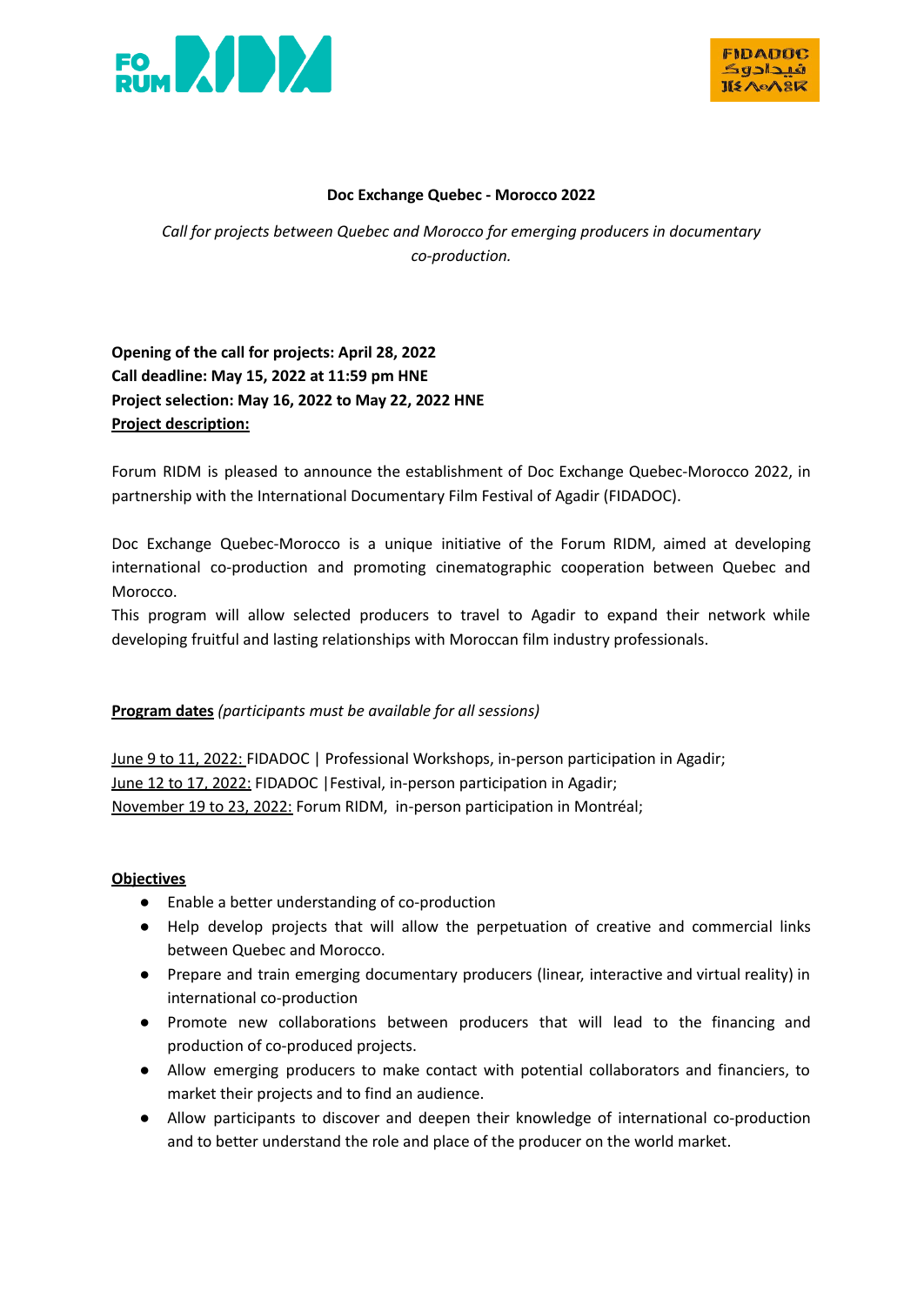● Establish links between emerging Quebec producers and Moroccan and international producers, buyers, distributors and programmers.

## Calendar and activities

Over a one-year period (April to November 2022), two producers from Quebec and two from Morocco will be offered a complete program of training and networking activities. The launch event will take place in June 2022 at Fidadoc in Agadir.

The program includes:

- Access to practical workshops and presentations given by industry representatives at the Forum RIDM and Fidadoc.
- Face-to-face sessions at both events.
- Preparation, follow-up and individual support from the Forum RIDM and Fidadoc team.

## Details of the offer

- Accreditation and access to all activities during both events and their networking activities;
- International mobility grant to ensure physical travel to the event.

## Profile required in Quebec

*Who can participate?*

- All documentary producers (linear, interactive and virtual reality) residing in Quebec:
- Having produced at least one feature documentary or having 3 years of experience;
- Not yet having officially co-produced internationally OR already having international co-production experience;
- Wishing to collaborate in international co-production with Moroccan projects in development and/or having at least one project with a potential for co-production with Morocco and international distribution.
- Be fully available on the dates indicated in the call

### *How to send your application?*

- Fill out the following form before **May 15, 2022 at 11:59 pm**
	- **○ <https://my.forms.app/form/62683eee9df3556adb080934>**

*This activity is made possible thanks to the investment of the Ministère de la Culture et des Communications du Québec, within the framework of the Quebec-Royal Morocco bilateral cooperation.*